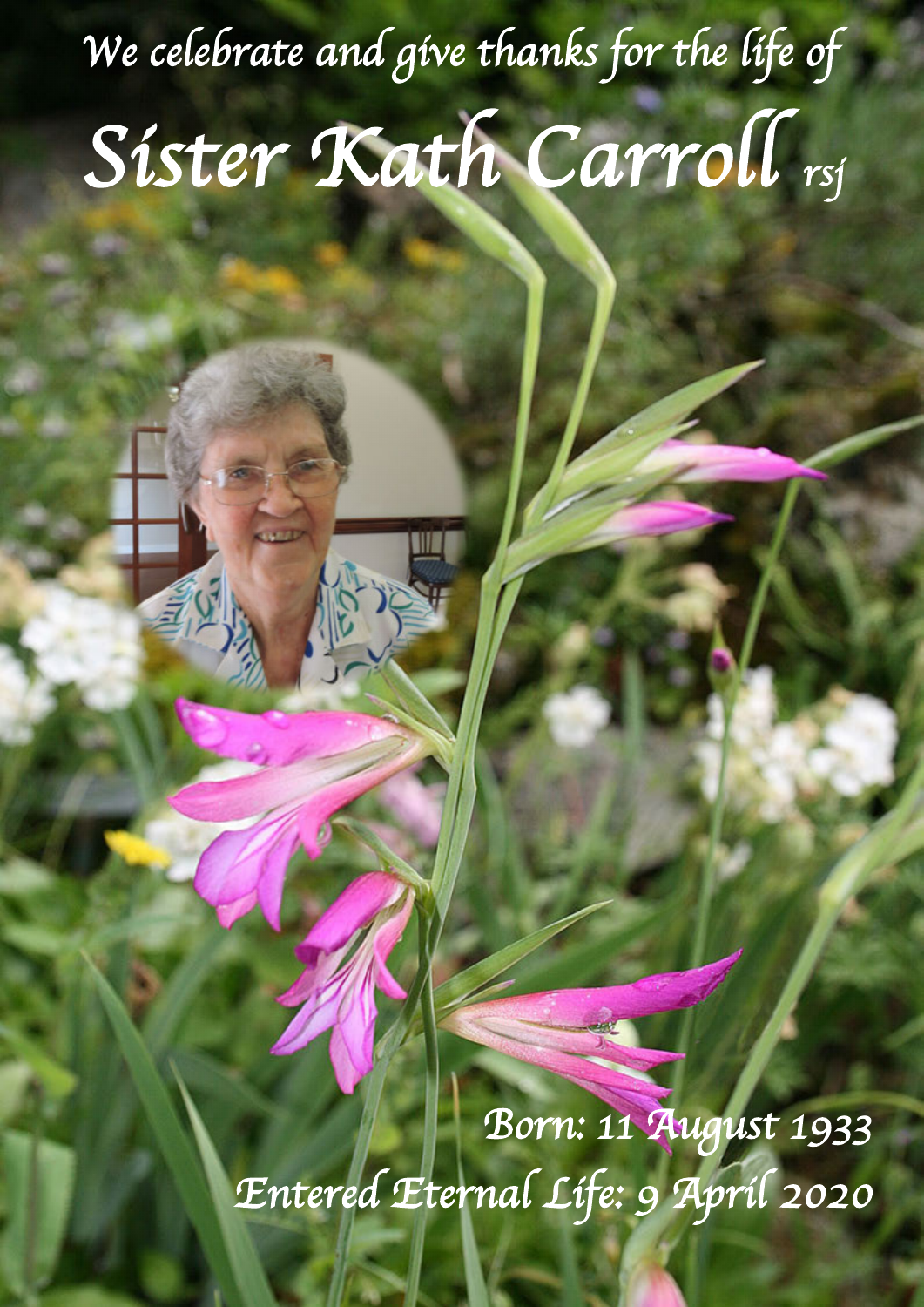









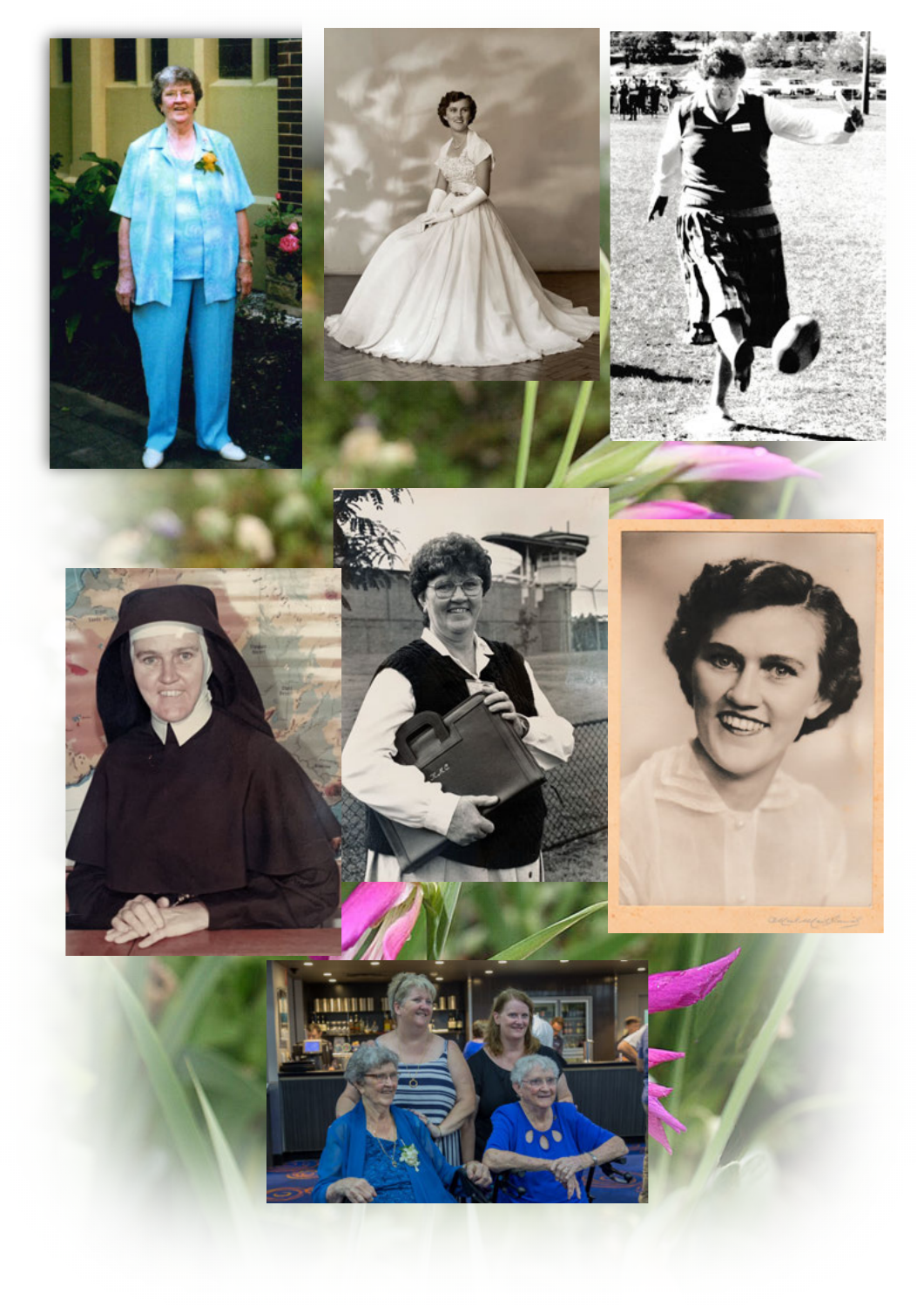### Entrance Procession

As the coffin is brought in, quiet music is played.

### Welcome and Acknowledgement of Country

**Leader** In the waters of Baptism Kath died with Christ and rose with him to new life. May she now share with him in glory.

### *Sprinkling of the coffin*

We have been graced by her faith and love. Please join in the Gathering Song.

### Gathering Song

**Refrain**Lift up your hearts to the Lord, praise God's gracious mercy! Sing out your joy to the Lord, whose love is enduring.

> Shout with joy to the Lord, all the earth! Praise the name above all names! Say to God, "How wondrous your works, how glorious your name!"

### **Refrain**

Let the earth worship, singing your praise. Praise the glory of your name! Come and see the deeds of the Lord, bless God's holy name!

### **Refrain**

### Lighting of the Paschal Candle

We light the Paschal candle as a symbol of the light of Christ, which Kath brought into our world. May she live forever in the radiance of God's presence.

*Lighting of paschal candle*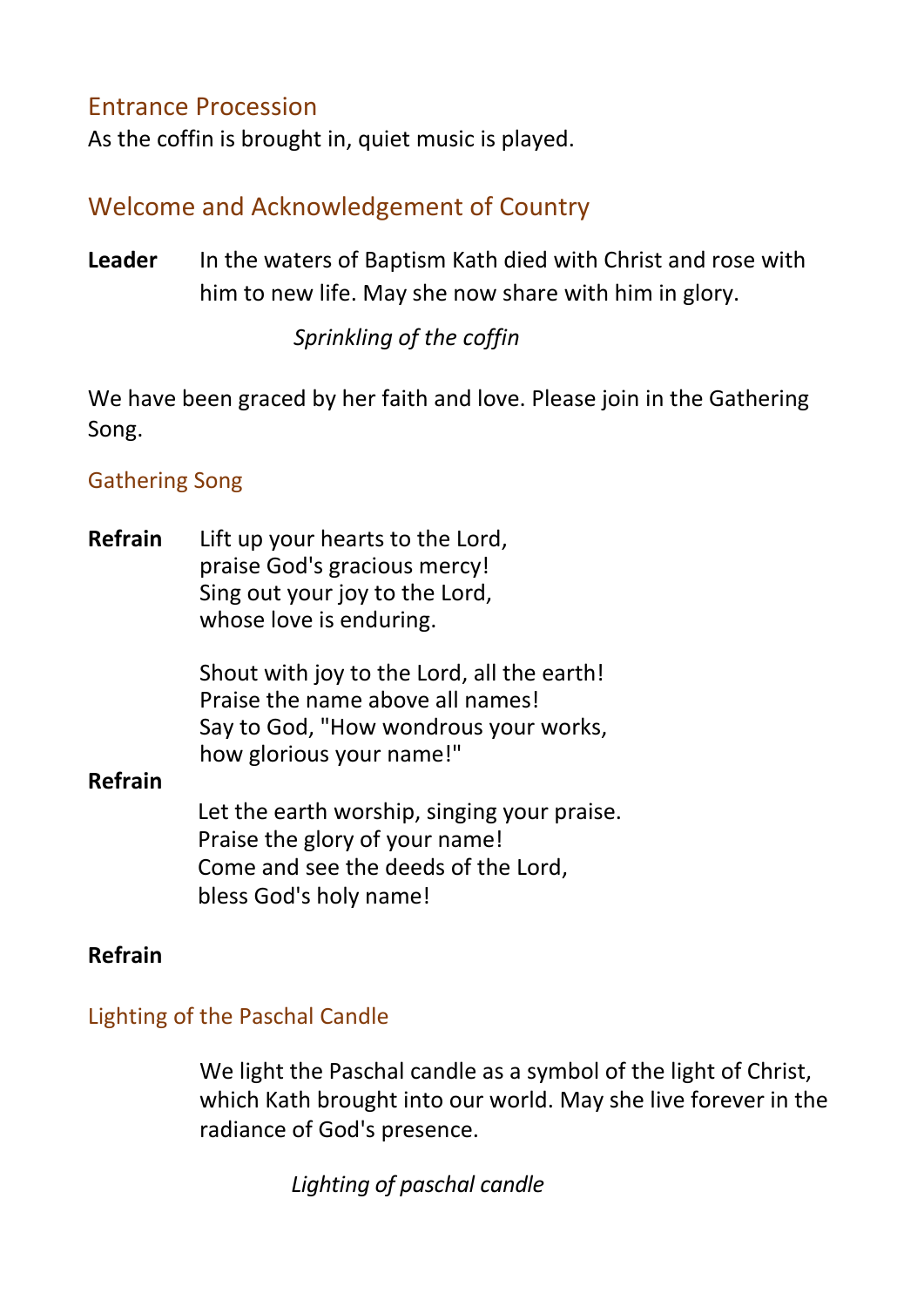# Eulogy

## **Opening Prayer**

Leader God of life, the day you birthed us into being is the day we beganour journey back to you. You are with us every step of the way. Give us the grace to embrace our journey with joy and appreciation. Help us to see the beauty around us - the beauty of nature and the beauty of friendships. Let our gratitude for all your gifts make us aware of your presence and love for us.

We make this prayer through Christ our Lord.

**All**Amen

# Liturgy of The Word

### **Gospel: Matthew 5: 1-2 The Beatitudes**

When he saw the crowds he went up on the mountainside. After he had sat down his disciples gathered around him, and he began to teach.

"How blest are the poor in spirit: the reign of God is theirs.

Blest too are the sorrowing: they shall be consoled.

Blest are the lowly: they shall inherit the land.

Blest are they who hunger and thirst for holiness: they shall have their fill.

Blest are they who show mercy: mercy shall be theirs.

Blest are the single-hearted for they shall see God.

Blest too are the peacemakers: they shall be called children of God. Blest are those persecuted for holiness' sake: the reign of God is theirs.

Blest are you when they insult you and persecute you and utter every kind of slander against you because of me.

Be glad and rejoice, for your reward is great in heaven".

The Gospel of the Lord.



**All** Praise to you, Lord Jesus Christ.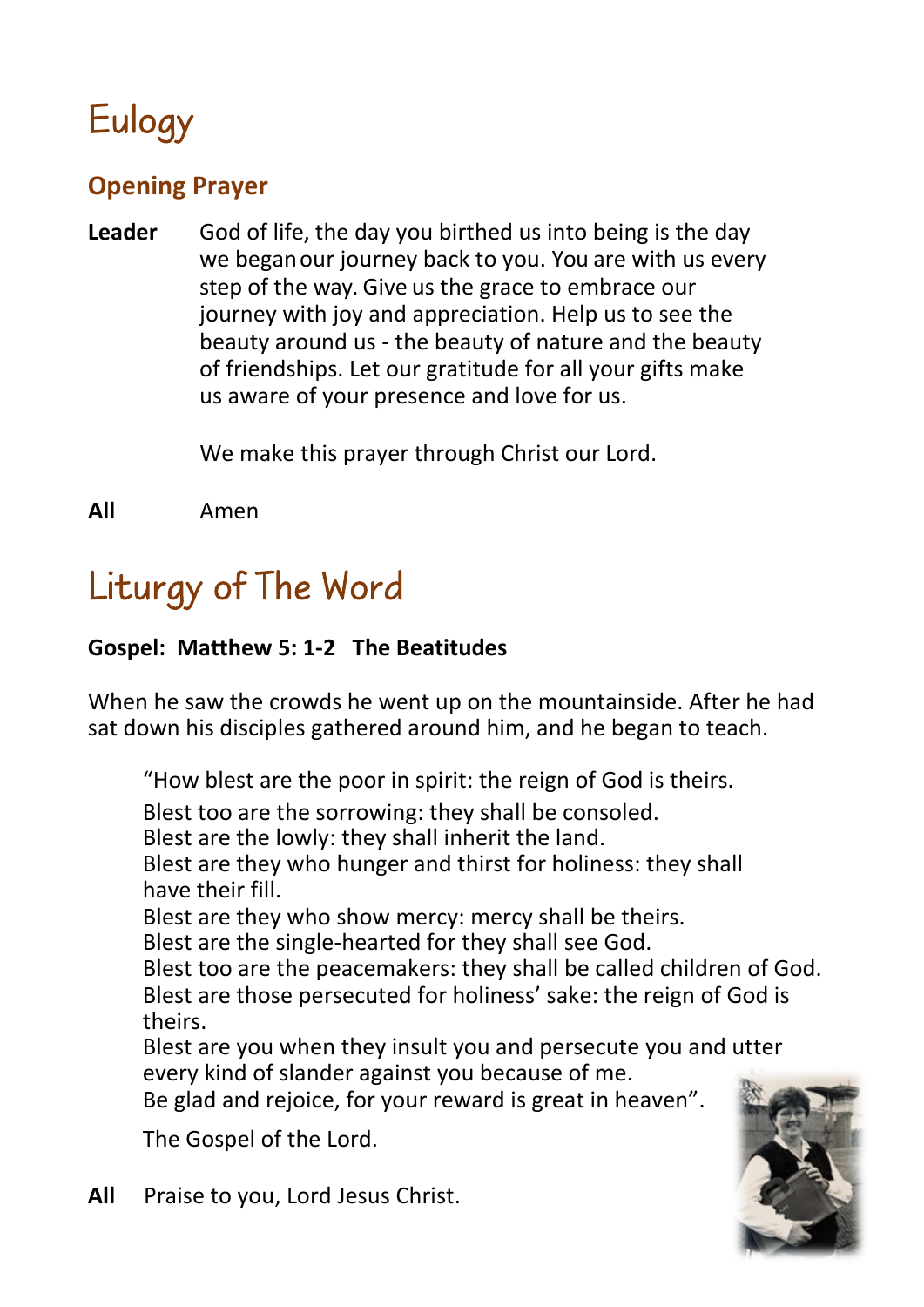### Prayers of Thanksgiving

**Leader** God of compassion, as we gather to remember the life of Kath, we recall your loving kindness and compassion for all people.

### **Together we pray**

For our sister, Kath who from young to old, in health and sickness, in ministry and prayer shared our life.

For Kath's involvement in our Josephite ministries of Education, Prison Chaplaincy and outreach to the poor.

For Kath's recognition of the vision of establishing Beth Hesed, MaryHaven and MacKwood Life and her ability to administer them efficiently.

For Kath's love of life and her ability to enable children to participate in all sports especially as a founding member for Rugby League Clubs. We delighted in her connection with the Broncos and the little Castlemaine Man.

For the larger than life Kath, the drum playing Kath, the creative, fun-loving woman, the great networker and motivator and the brilliant fundraiser.

For the woman of deep faith, acceptance and patience particularly during her final illness. The holding cross was a great comfort to her during her last days.

For Kath's family, especially her sister Marie, relatives and friends and for the Sisters of St Joseph who grieve the death of our sister as we comfort one another in our grief.

For the deceased members of Kath's family, her parents Francis and Agnes and her brothers and sisters Vince, Maurice, Patricia, Ella, Terry, and Brian.